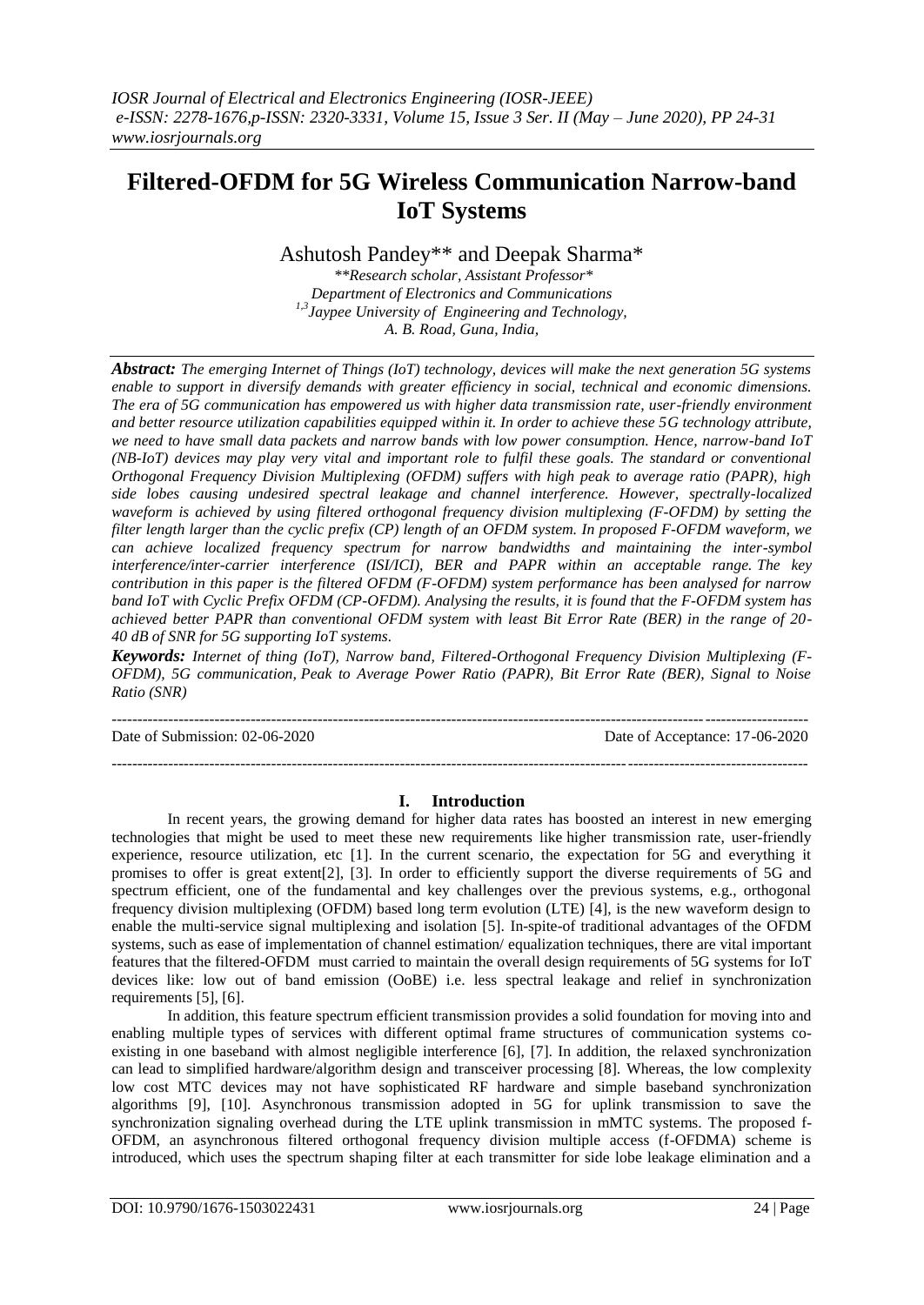bank of filters at the receiver for inter-user interference rejection, inter channel interference (ISI) and adjacent channel interference (ACI).

There are many waveforms have been proposed by the researchers to meet these design criterion and requirements, such as filterbank multi-carrier (FBMC) generalized frequency division multiplexing (GFDM) [11], [12], universal filtered multi-carrier (UFMC) [13], filtered orthogonal frequency division multiplexing (F-OFDM) [6] and their variants [14], [15]. The FBMC system offers the best OoBE and time-frequency localization properties but in channel estimation and during equalization MIMO-antennas system becomes more complex than OFDM due to the intrinsic interference. Recently, the Chen et. al.[16] proposed a low complexity one-tap channel equalization algorithm with additional cyclic prefix (CP) insertion to the original FBMC system [16]. The blockwise Alamouti schemes for FBMC systems has been proposed with complex orthogonality for low to- middle frequency selectivity channels, [17]. Like FBMC, GFDM is also a per-subcarrier filtered and block-based-processing system that may not be applicable to the latency sensitive services (e.g., vehicle to vehicle). Both UFMC system and F-OFDM are per subband filtered and symbol-based-processing waveforms. One of the major differences between them is that UFMC uses short filte and the filter tail does not extend to the next symbol at the transmitter. Whereas, F-OFDM normally adopts much longer filter. However, the filter tails extend to the adjacent symbols to keep the system overhead the same as the CP OFDM system. This overlapping may make the system incur more inter-symbol-interference (ISI) and inter-carrier-interference (ICI) than the UFMC system in a scenario wherein a subband occupies small percentage of the whole bandwidth. However, the longer filter and soft overlapping among adjacent symbols in F-OFDM render the system much more robust to the adjacent-carrierinterference (ACI) and the multiple-access-interference (MAI) in the asynchronous systems (for uplink). Since this is one of the main targets and a challenging communication scenarios for 5G. in this paper will be focused on the F-OFDM system only. However, the basic idea could be extended to other waveforms such as UFMC. F-OFDM uses filter with length up to half of the symbol duration for good frequency localization. This design criterion may make the system vulnerable to ISI and ICI.

The aim of this article is to demonstrate the results obtained through simulations comparing OFDM techniques and f-OFDM for IoT devices with 5G is one of the potential modulations of this new system. In OFDM systems, when signals are transmitted at adjacent frequencies (or channels), it is possible to observe that the signals leak into the adjacent channels. Therefore, by employing f-OFDM, the interference generated between the signals is expected to be smaller, decreasing the bit error rate, and increasing the spectral efficiency, as signals can better coexist. In addition to the tradeoff between overhead and performance, the tradeoff between complexity and performance is another important consideration in the system design. In the original F-OFDM system with small subband bandwidth (e.g., 12 subcarriers as a subband) to support multiple users/services, each subband may require an independent Discrete Fourier Transform (DFT) or fast Fourier transform (FFT) operation. The complexity issue is also a major challenge for low cost low complexity devices (e.g., internet of things (IoT) devices), where narrow band IoT has been proposed as a promising solution for 5G system to balance the performance and system implementation complexity [3], [10], [16]. However, with the original F-OFDM system, the FFT size and sampling rate should be kept as high as the normal user devices to secure the orthogonality among subbands, which may be against the design principles for low complexity low cost devices.

This article is organised in four major sections. The first segment discuss about the introduction about the introduction of 5G technolgy, IoT systems using F-OFDM system . The second segment describe the proposed Filtered OFDM system for IoT system model and their mathematical analysis is presented. The third part demonstarte the outcome received from the proposed model and their results have been discussed briefly. The fourth segment conclude the entire article and its scope of future.

# **II. Proposed System Model**

In this section, we present a proposed filtered- OFDM (f-OFDM) multi-rate system model, it's implementation and the employed modulation and demodulation methods and the detection algorithms also evaluated and analysed at the receiving side of the system. The communication model is analyzed for transmission and reception in two scenarios, in the first one, each transmitted signal goes through conventional OFDM modulation and the in the second scenario, F-OFDM system is employed with QAM. The F- OFDM is one of the emerging method for 5G waveforms to optimizes the operation of OFDM by reducing the Out of Band Emission OOBE frequently also known as spectral leakage. The F-OFDM model is based on the transmission three sets of signals at three adjacent frequencies (i:e:, fc1, fc2, fc3), as showed in Fig. 1, but can be implemented with K no. of signals for different K no. of different set of IoT devices. In this perspective, the effect of filtering on the OFDM signals is evaluated and analysed for different set of IoT devices. A normal CP-OFDM process is implemented on per sub-band basis as shown in Figure-1. Then a sub-band filter is followed with the output data length being altered due to the filter tails. However, the tail of the current symbol overlaps with the next symbol and therefore it does not create an extra overhead on processing. The sub-band filter plays the role of isolating the interference from the adjacent sub-bands and hence consequently it reduces the OoBE or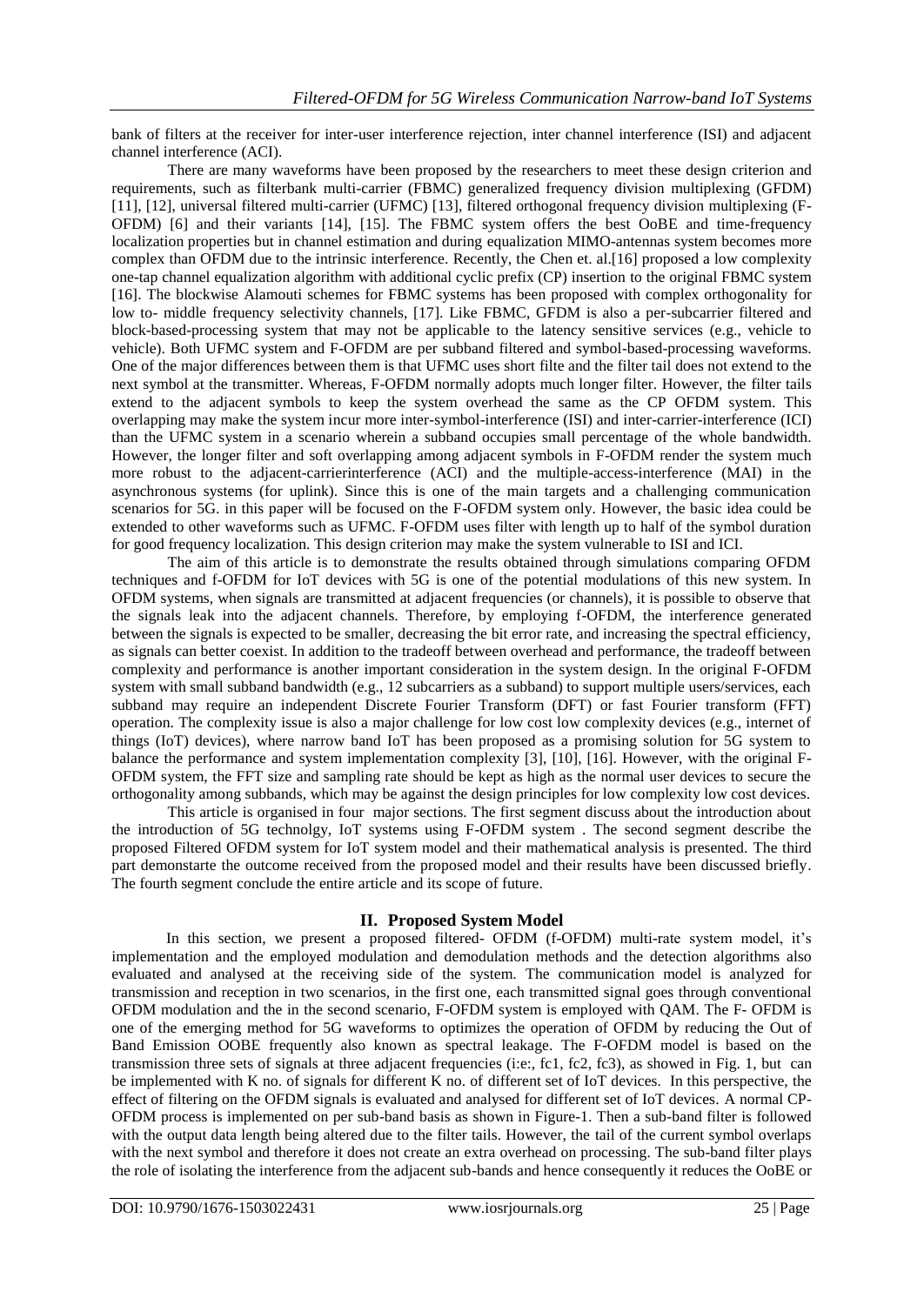spectral leakage. At the receiver side, as shown in Figure-2, an optional matched filter is used followed by CP removal and DFT or FFT processing.

The uplink transmission system uses reverse procedure with an optional DFT spreading on the modulated symbols for peak-to-average-power-ratio (PAPR) reduction. However, to focus on the interference analysis and its cancelation algorithms, we will consider the PAPR reduction algorithms in this research article.



**Figure-1** Multirate based Filtered-OFDM Transmitter Block

Let us consider an F-OFDM system contains *N* subcarriers that are divided into *K* sub- bands with each subband transmitting *M* contiguous subcarriers, i.e.,  $N = M.K^{-1}$ . The transmitted symbols in the vector form can be given by:

The translimited symbols in the vector form can be given by:  

$$
s = [s_1; s_2; \t_{n-1}; s_K]
$$
 (1)

Where

 $s_K = [s_k(1); s_k(2); \ldots; s_k(M)]^T$  (2) is the signal transmitted in the k-th subband. We assume  $|s_k(i)|^2 = \rho_s^2$ , for  $i = 0, 1, 2...N - 1$ . Generally, multiple sub-bands can be assigned to one user or for multi users [5].

In order to simplify the derivations and with no loss condition that each user has been assigned a single subband, i.e., the  $k - th$  subband is allocated to the  $k - th$  user.

The transmitted signal before sub-band filtering for the  $k - th$  sub-band can be given byas  $RD_k E_k s_k$ , where R is the matrix form that indicate the cyclic prefix insertion operation, so  $R = [0_{LCP \times (N \times LCP)}; I_{LCP}; I_N]$ , with  $I_{LCP}$ being the CP length and  $L_{SYM} = N + LCP$  is the symbol duration in F-OFDM samples. The  $D_k$  is the [(k –  $1/M + 1$  – th to the  $(kM) - th$  columns of the N-point normalized inverse DFT (IDFT) matrix D. The element of D in the  $i - th$  row and  $n - th$  column is given by  $D(i; n) = \frac{1}{n}$  $\frac{1}{\sqrt{N}}e^{-j2\pi in/N}$ 

Let us assume that the k-th subband filter impulse response is

 $a_K = [a_k(1); a_k(2); \ldots; a_k(L_F)]$  (3)

with  $L_F$  being the filter length. In addition, we assume all subbands use the same prototype filter for our analysis otherwise system has an adaptability of applying with different filter length and type as per the requirement of IoT devices. Here, the energy of  $a_K$  is normalized to unity, by considering  $\sum_{l=1}^{L_F} |a_K(l)|^2 = 1$ . In order to express the transmitter system model into the matrix form, let us define an  $[(L_{SYM} + L_F) \times L_{SYM}]$  dimension Toeplitz matrix  $A_k$  with its first column being  $[a_k; 0_{1 \times (L_{SYM})}]^T$  and first row being  $[a_k(1); 0_{1 \times (L_{SYM})}]^T$ . The transmitted signal after sub-band filtering for the  $k-th$  sub-band as  $A_k R D_k E_k s_k$ . The number of overall samples that contains the transmitted signal is  $L_{SYM} + L_F$  due to the filter tails. After filter tail overlapping, the current symbol at the  $k - th$  sub-band will be overlapped with one previous and one next symbol 3. In this case, we can write the  $k - th$  sub-band signal before transmission as,

$$
q_k = \frac{1}{\rho_k} \left[ R_{DESk} + R_{Noise,k} \right] \tag{4}
$$

where the first term  $R_{DESk} = A_k R D_k E_k s_k$ . is the desired signal. The second term is the Noise ISI due to the filter tail overlapping with the previous and next symbol.

At the receiver side, Let us assume the channel impulse response between the transmitter and the k-th user is  $b_K = [b_k(1); b_k(2); \ldots; b_k(L_{CHK})]$  where  $L_{CHK}$  is the length of the channel in F-OFDM samples. Due to the the consideration of different user and for them different IoT devices the different taps of the channel are uncorrelated, hence,  $\varepsilon \{b_k(i)b_k^*(l)\} = 0$  if  $i \neq l$  and  $\varepsilon \{b_k(i)b_k^*(l)\} = R_k$  if  $i = l$ .

we assume the overall channel gain for the  $k - th$  user for no loss is  $\sum_{i=1}^{LCHK} \varepsilon = 0$   $|b_k(i)|^2 = \rho_{CHk}^2$ . The samples that contains the desired signal should be selected by making the trade off between the ISI between consecutive symbols in the  $k - th$  sub-band. The channel matrix is convoluted convoluted with the transmitted signal for the detection of desired received signal.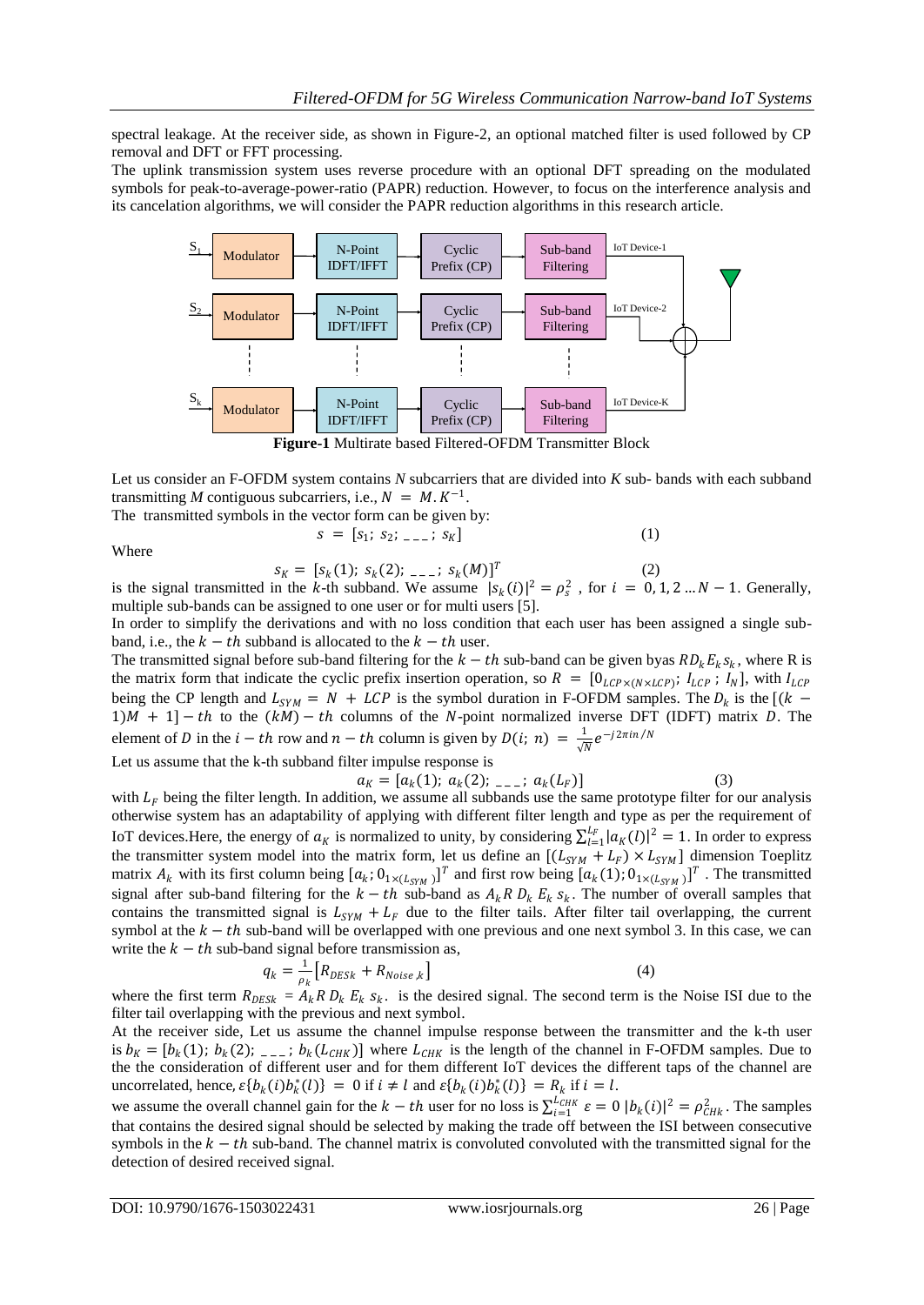

**Figure-2** Multirate based Filtered-OFDM Receiver Block

The ISI was received by calculating between the consecutive symbols. Tthe linear receiver filtering, CP removal and DFT processing is performed one by one, let us write the received signal at the  $k - th$  user as:

 $y_k = y_{DES;k} + y_{ISI;k} + y_{ACI;k}$  $(5)$ Where  $y_{DES;k}$  is the desired received signal and the terms  $y_{ISI;k}$  is ISI received during the transmission and  $y_{ACI;k}$  is adjacent carrier interference between symbols.

#### **III. Results And Discussion**

In this section, we present and assessment of the results regarding the two model scenarios of standard OFDM and Filtered-OFDM. The Monte-Carlo simulations is used to achieve F-OFDM and conventional OFDM systems results and derived ICI and ISI power for different sub-carrier indexes and cyclic prefix length for MR F-OFDM are also examined.

The impact of system parameters like filter length, CP length are analysed on the F-OFDM system performance and compared our simulated results in terms of the ICI power and ISI power for filtered-OFDM system

The following parameters are used for simulationsin F- OFDM. The signal is modulated using 16- QAM modulation scheme with normalized power to unity. The input SNR is controlled by the additive Gaussian noise variance. The filter length and CP length are kept at 50% and 7% of a symbol duration are selected for comparison purpose respectively. The same results also achieved for standard OFDM systems for comparison along with contemporay scheme. In order to compare the simulation, The total subcarirers are split into 3 subbands each containing upto 14 subcarriers. The Figure-3 shows the simulated interference power for the subband. It can be seen that all of the simulated results shows the effectiveness of received signal interms of their interchannel interference power and intersymbol interference power. In Figure-3 the ICI and ISI is also compared with contemporary scheme given by Zhang et.al. [6]. The proposed scheme is found -5dB ISI and - 4.2dB ICI better than the scheme given by Zhang et.al [6]. It is very clearly depicted in Figure-3 that ISI shows larger impact on the system than ICI. However, the proposed shown better performance over the scheme given by the Zhang et.al. [6].



**Figure-3** ICI and ISI power versus sub-carrier indixes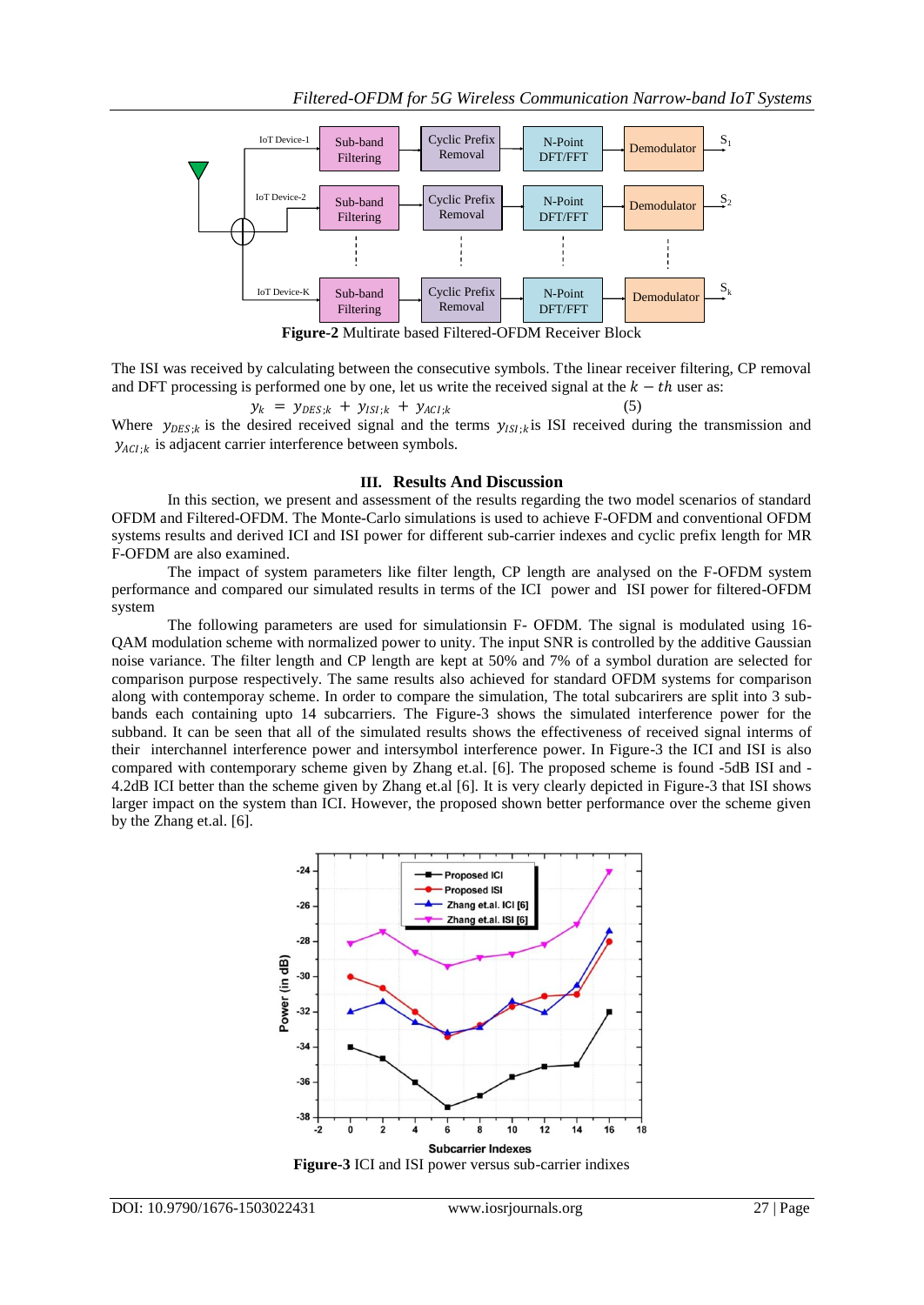In order to show the relationship between the filter length and the ACI level, the simulated results for ACI versus subcarrier index with different filter lengths are shown in Figure-4.



**Figure-4** ACI power versus subcarrier index with different filter length

It is clearly depicted in the figure-4 that the ACI level drops monotonically when the filter length increases. The major cause of dropping ACI is longer CP creates high probability of synchronization between subbands. However, in the cases condidered from  $0.05N$  to  $0.5N$  shows for the F-OFDM system can mitigate the ACI effectively as compared with the OFDM system ACI calculated  $at L<sub>F</sub> = 1$ .N.

The affect of CP length versus ISI and ICI power are analysed for the F-OFDM system. The simulation results are shown in Figure-5 in terms of ICI and ISI at the first subcarrier of subband. It is clearly depicted that both ICI and ISI drop whenever the CP length increases upto 0.2 but beyond 0.2 to 0.4 length of cyclic prefix the ISI and ICI increases. However, ICI seems more sensitive to the change than ISI and it is almost negligible as compared to ISI but significant in comaparison to to the scheme proposed by Zhang et. al. [6] when the CP length is set as 7% of the symbol duration. The proposed scheme is -4dB better than interms of ICI and -10 dB better than interms of ISI power thant the contemporary scheme given by Zhang et.al. [6]. However, the affect on ISI is significant but same time the affect of large CP is not very significant on ICI with large CP length.



**Figure-5** The ICI and ISI power at different length of cyclic prefix CP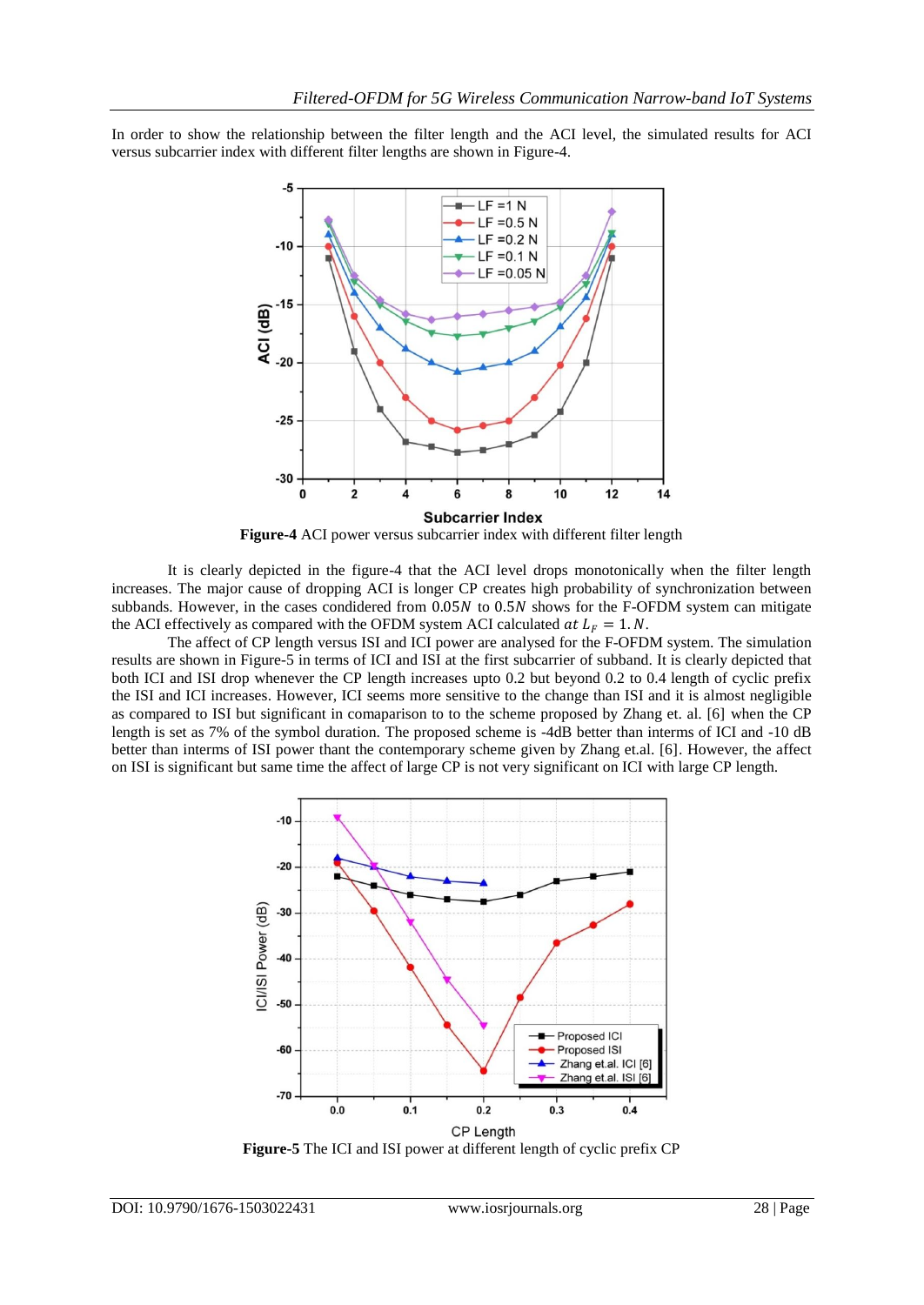In Figure-6, we compared the overall interference at the subcarrier for standard conventional OFDM and F-OFDM systems. It has been clearly observed that the F-OFDM offer smaller overall interference over the conventional OFDM system, thus, it expects that F-OFDM system has a potential to have better BER performance than conventional OFDM system. The proposed filtered OFDM system is also compared with the contemporary scheme of filtered-OFDM given by Zhang et.al. [6]. The proposed filtered OFDM scheme found 1.6 dB better for large cyclic prefix length. However, for smaller cyclic prefix length overall interference power is not very significant and found comparable with the scheme given by Zhang et.al.[6].



In Figure-7, the performance of filtered-OFDM is investigated based on bit error rate versus signal to noise ratio (SNR).



**Figure-7** Bit erroe rate versus signal to noise ratio at different values of CP

The simulation performance of filtered OFDM system is evaluated for the different values of CP with the sub-band bandwidth  $M = 48$  and it had been observed that longer cyclic prefix length and large sub-band bandwidth provides better performance in bit error rate. In large sub band the more energy is concentrated and the leakage to the adjacent symbol become less hence the lesser bit error rate. However, the conventional OFDM system has a large BER in comparison to F-OFDM. In addition, it can be seen that the performance of F-OFDM is far better in comparison to conventional OFDM power scenario at the transmitter side is significant. It is clearly depicted in figure-7 that the BER is about  $10^{-6}$  at the SNR of 45dB.

DOI: 10.9790/1676-1503022431 www.iosrjournals.org 29 | Page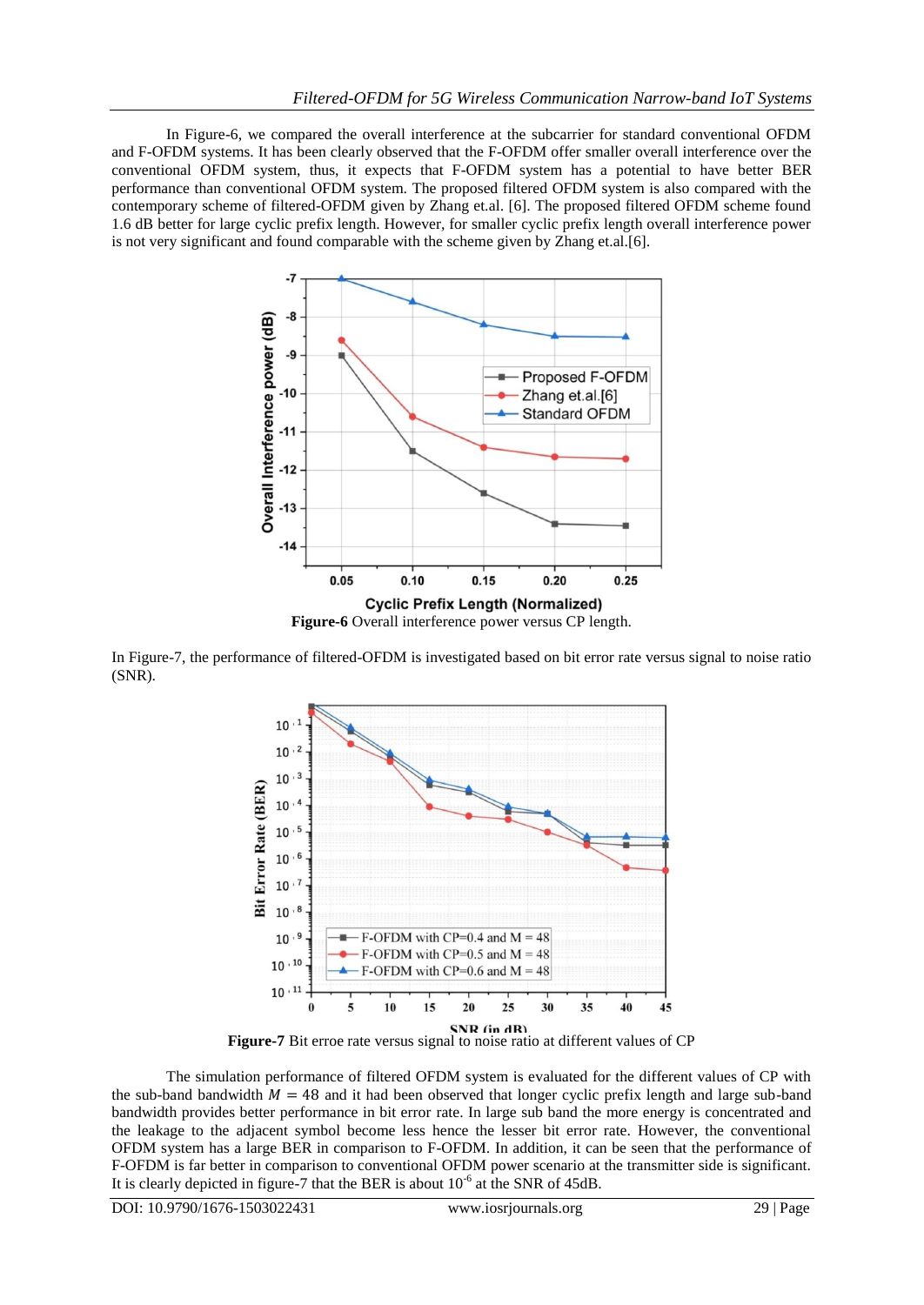

Systems

**Figure-8** Comparison of PAPR and OoBE for the conventional OFDM, proposed F-OFDM and contemporary scheme

In Figure-8, the comparison among the conventional OFDM, proposed F-OFDM and contemporary scheme given by Zhang et.al. [6] is done and analysed based on PAPR and out of band emission (OoBE) or spectral leakage. The proposed filtered-OFDM system for IoT devices used  $7 dB$  of PAPR whereas the conventional OFDM system takes  $12.1$  dB and the scheme given by Zhang et.al. [6] use  $8.4$  dB of PAPR. Similarly the proposed system also indicate less spectral leakage of −48.1dB whereas the scheme given by Zhang et.al. [6] provide  $-41.6$  dB and conventional OFDM system has large spectral leakage among all of them with -28dB. Hence the proposed F-OFDM system is 6.5 dB superior in OoBE over the scheme given by Zhang et.al. [6] and 20.1 dB better over conventional OFDM system.

## **IV. Conclusion**

The proposed F-OFDM system for narrow band IoT devices has been analyzed in this paper by considering the performance parameter ICI, ISI, ACI, PAPR, OoBE and BER for 5-G. The proposed scheme is found -5dB ISI and -4.2dB ICI better than the scheme given by Zhang et.al. It has been identified that ISI shows larger impact on the system than ICI.In our analysis between the filter length and the ACI level has been done and found that the ACI level drops monotonically when the filter length increases.The affect of CP length versus ISI and ICI power are analysed for the F-OFDM system and found the affect on ISI is significant but same time the affect of large CP is not very significant on ICI with large CP length.The proposed filtered OFDM scheme found 1.6 dB better for large cyclic prefix length. However, for smaller cyclic prefix length overall interference power is not very significant and found comparable. It has been also observed that the performance of F-OFDM is far better in comparison to conventional OFDM power scenario at the transmitter side and at receiver the BER is about 10<sup>-6</sup> at the SNR of 45dB.The proposed filtered-OFDM system for IoT devices used 7dB of PAPR whereas the conventional OFDM system takes 12.1 dB and the scheme given by Zhang et.al. [6] uses 8.4 dB of PAPR. The proposed F-OFDM system is 6.5 dB superior in OoBE over the scheme given by Zhang et.al. [6] and 20.1 dB better over conventional OFDM system. From the conclusion drawn from above observations, we can say that f-OFDM is an excellent candidate for future generations of wireless narrow band IoT systems.

## **Compliance With Ethical Standards**

Conflict interests: The authors declare that he has no competing interest.

## **References**

- [1]. P. Banelli, S. Buzzi, G. Colavolpe, A. Modenini, F. Rusek, and A. Ugolini, Modulation formats and waveforms for 5G networks: Who will be the heir of OFDM? An overview of alternative modulation schemes for improved spectral efficiency, IEEE Signal Process. Mag., vol. 31, no. 6, pp. 80–93, Nov. 2014.
- [2]. Bogucka H., Kryszkiewicz P., Jiang T., and Kliks A. Dynamic spectrum aggregation for future 5G communications. IEEE Commun. Mag., vol. 53 (5), pp. 35–43, 2015.
- [3]. A. Ijaz et al., "Enabling massive IoT in 5G and beyond systems: PHY radio frame design considerations", IEEE Access, vol. 4, pp. 3322-3339, 2016.